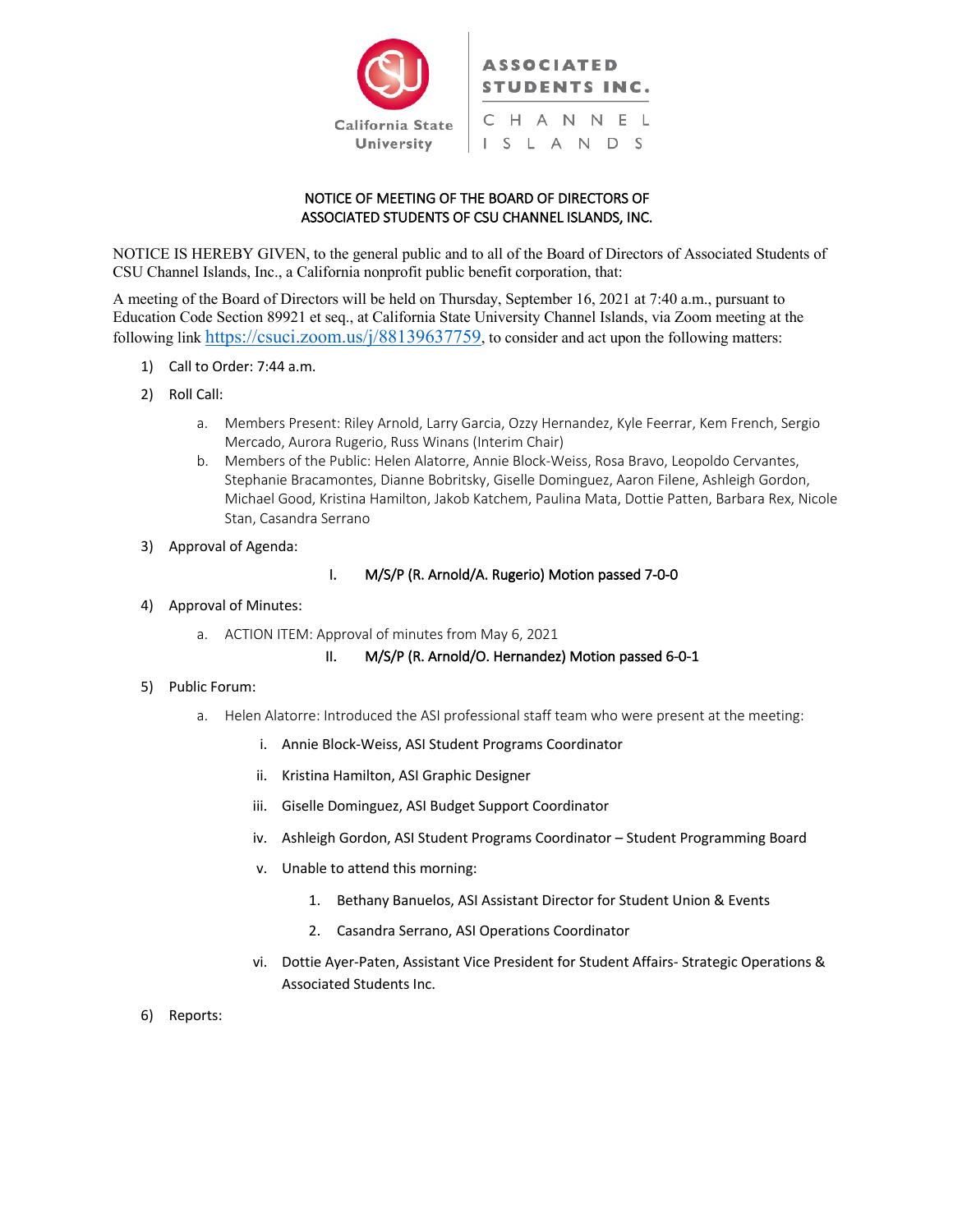- a. Financial Report: *(None)*
- b. Student Government *(A. Rugerio)*
	- i. CSUCI Campus Cleanup, Sept. 25, 9 a.m. Noon, collaboration with Green Generation, Sustainability Department, and Clubs and Orgs Department, and assistances from Surf Rider Club.
- c. Student Programming Board *(R. Arnold)*
	- i. Welcome back Beachside Bash was the first event of the year.
	- ii. With COVID-19 Event Guidelines, SPB has had to pivot how they put on events.
	- iii. Future events:
		- 1. Mix Taped Monday, Sept. 20
		- 2. Paint Night, Sept. 30
- d. Student Union *(B. Banuelos)*
	- i. Helen Alatorre did the report on Bethany Banuelos behalf:
		- 1. Working to provide additional outdoor seating for students.
			- a. Hoping to also create some outdoor meeting spaces and boost the WIFI outside as well.
		- 2. It was quite the undertaking to open the building in consideration of the COVID-19 guidelines.
		- 3. A full student team at the Student Union front desk is available to assist students as needed.
- e. The CI View *(S. Mercado)*
	- i. The CI View has over 10,000 subscriptions for The CI View Weekly
		- 1. Current open rate from last week: 78%
	- ii. Printed edition of the newspaper is coming out Oct. 12

#### **Lisa Woods arrived**

- f. Community Report: *(None)*
- 7) Outstanding Business:
	- a. None
- 8) New Business:
	- a. INFORMATIONAL ITEM: Board Member Introductions (R. Winans)
		- i. The members of the ASI Board introduced themselves.
			- 1. Aurora Rugerio, ASI Student Government President
			- 2. Riley Arnold, Student Programming Board President
			- 3. Kyle Feerrar, ASI Student Government Board Appointment
			- 4. Sergio Mercado, The CI View Editor-in-Chief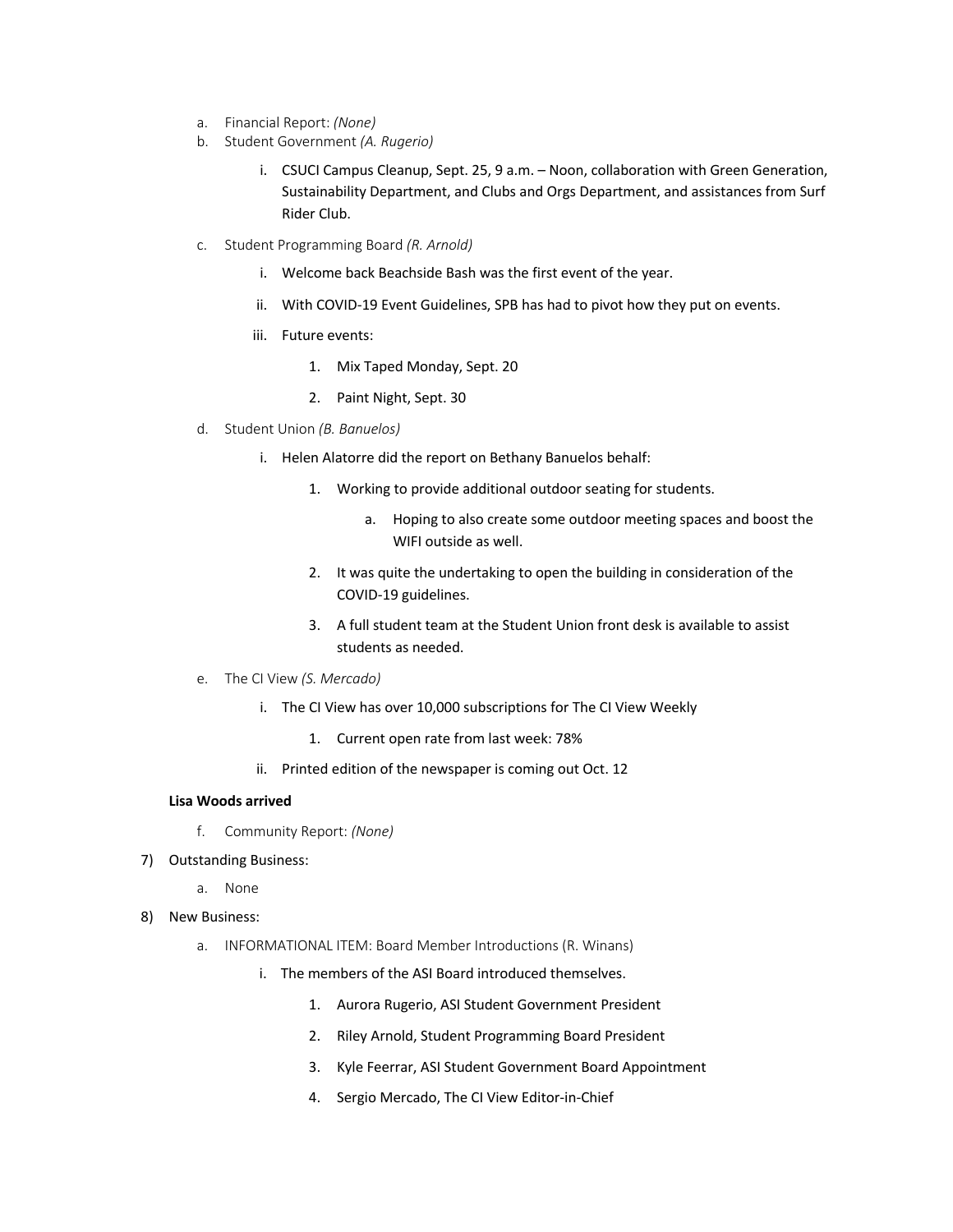- 5. Ozzy Hernandez, Elected Student Director
- 6. Larry Garcia, Elected Student Director
- 7. Lisa Woods, Staff Director
- 8. Kem French, Staff Director
- 9. Russ Winans, Staff Director
- b. ACTION ITEM: ASI Board Student Director Appointments (H. Alatorre)
	- i. Jakob Katchem
		- 1. Was an ASI Board Director last year and served on the Budget Allocation and Spending Committee, currently works in The CI View as the Business Manager, in their final year at CSUCUI, is a Business Major, really enjoys being a good steward of student fees.
			- III. A. Rugerio: I move to approve Jakob Katchem to the ASI Board for a 1-year student Director appointment.
			- IV. O. Hernandez: Seconded
				- a. M/S/P (A. Rugerio/O. Hernandez) Motion passed 8-0-0
	- ii. Paulina Mata
		- 1. Senior at CSUCI, been involved with the Communication club in the past, wants to be involved at CI in a different way by serving on the Board, Organizational Communication Major, and a Certification in Spanish translation.
			- V. K. Feerrar: I move to approve Paulina Mata to the ASI Board for a 1-year student Director appointment.
			- VI. R. Arnold: Seconded
				- a. M/S/P (K. Feerrar/R. Arnold) Motion passed 5-0-0
- c. ACTION ITEM: Audit Exit Conference (Cohn Reznick) [Time Specific 8:00 a.m.]
	- i. Nicole Stan presented the Audit Exit Conference to the Board.
		- 1. Note: Cohn Reznick are the new auditors for ASI.
		- 2. Helen Alatorre:
			- a. Page 3: Typo- should say Associated Students Inc, and not CI University Auxiliary Services
		- 3. Russ Winans:
			- a. Towards the end: Typo- Says CSU Los Angeles, instead of CSU Channel Islands
		- 4. No risks noted and no disagreements with management.
	- ii. A final approved version of this document can be found on the ASI website.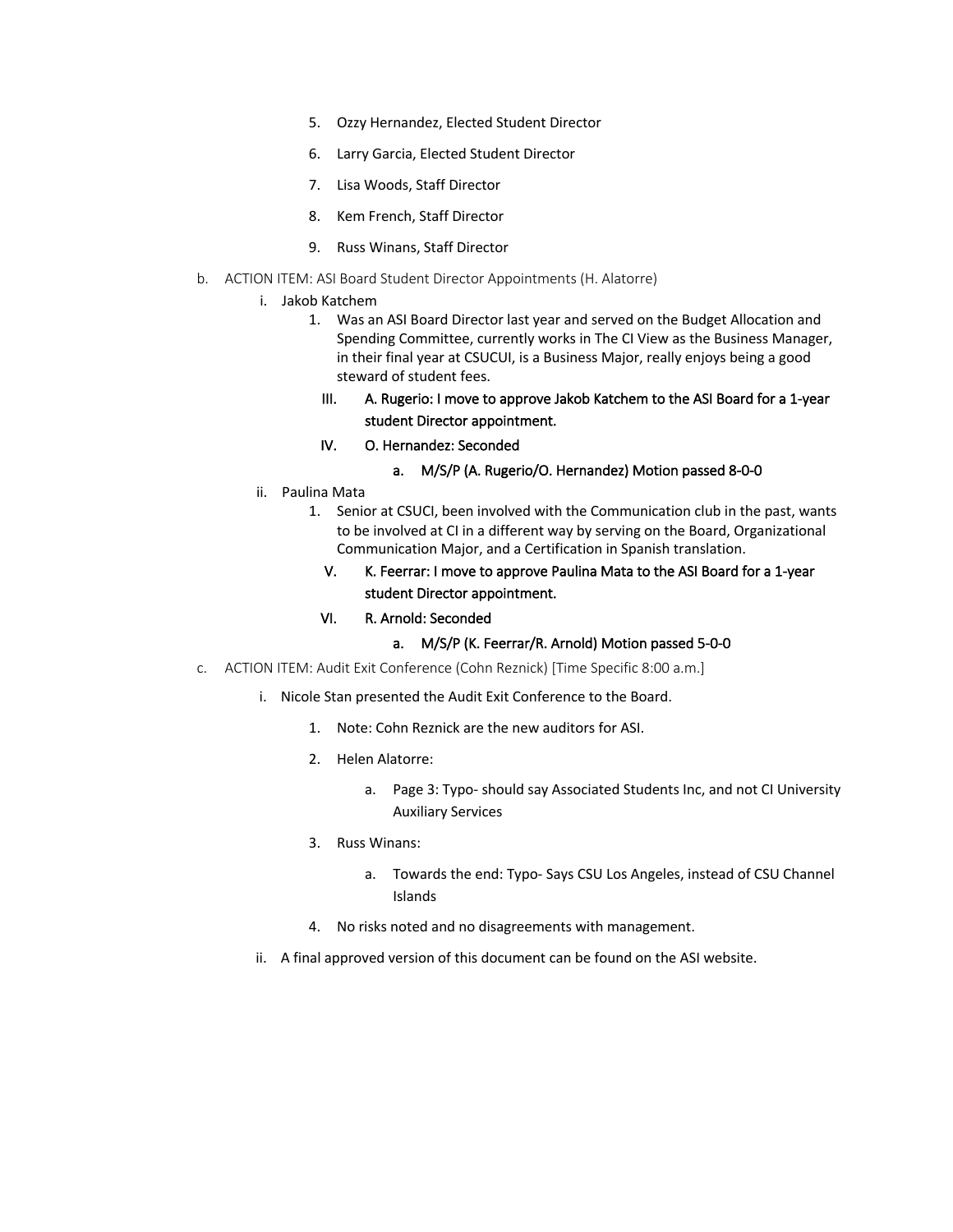- VII. A. Rugerio: I move to approve the ASI Fiscal 20-21 Audit Statement as submitted.
- VIII. K. French: Seconded

#### a. M/S/P (A. Rugerio/K. French Motion passed 8-0-0

- iii. The Business and Financial Affairs (BFA) staff introduced themselves to the Board, due to their work with the audit.
	- 1. Barbara Rex, Assistant Vice President of Budget & Planning and Interim CFO
	- 2. Stephanie Bracamontes, Assistant Vice President for Financial Services/Controller
		- a. Thanked Cohn Reznick for their work on this audit.
	- 3. Leo Cervantes, Senior Lead Accountant
- iv. Nicole Stan thanked the BFA staff for all their help and assistance in the process.
- d. ACTION ITEM: ASI Board Officer Nominations | Elections (Chair)
	- i. Chair
		- 1. A. Rugerio nominated Director Garcia
			- a. Larry Garcia accepted the nomination
			- IX. J. Katchem: I move to open the floor for a vote for the appointment of the Chair position.
			- X. S. Mercado: Seconded
				- a. M/S/P (J. Katchem/S. Mercado) 10-0-0
				- b. Larry Garcia was appointed Chair
	- ii. Vice Chair
		- 1. Paulina Mata self-nominated for Vice Chair
		- 2. Riley Arnold self-nominated for Vice Chair
			- XI. L. Garcia: I move to open the floor to a vote for the appointment of the Vice Chair position
		- XII. J. Katchem: Seconded
			- a. M/S/P (L. Garcia/J. Katchem)
			- b. Riley Arnold: 7
			- c. Paulina Mata: 3
			- d. Riley Arnold was appointed Vice Chair
	- iii. Secretary
		- 1. Russ Winans nominated Paulina Mata
			- a. Paulina Mata accepted the nominated
		- XIII. J. Katchem: I move to open the floor for a vote for the appointment of the Secretary position.
		- XIV. O. Hernandez: Seconded
			- a. M/S/P (J. Katchem/O. Hernandez) 10-0-0
			- b. Paulina Mata was appointed Secretary
	- iv. Treasurer
		- 1. Larry Garcia nominated Ozzy Hernandez
			- a. Ozzy Hernandez accepted the nomination